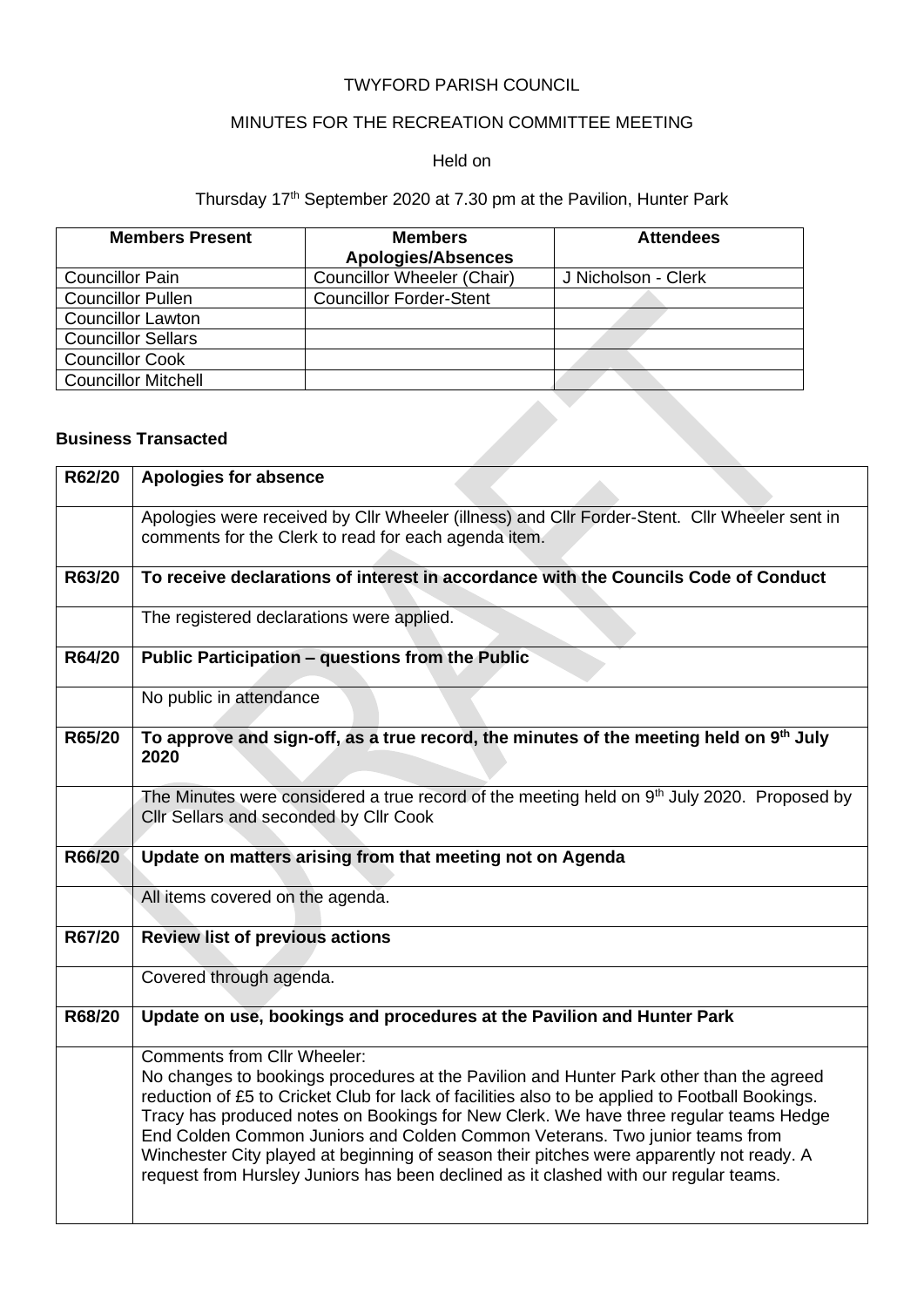| R6920        | Coronavirus risk assessments and actions (sanitiser station)                                                                                                                                 |  |  |  |
|--------------|----------------------------------------------------------------------------------------------------------------------------------------------------------------------------------------------|--|--|--|
|              | The recreation committee reviewed safety measures in July, prior to taking sports bookings for                                                                                               |  |  |  |
|              | Hunter Park. In addition, Winchester and District Football League sent TPC a Risk                                                                                                            |  |  |  |
|              | Assessment in September (see Appendix 1), required to be reviewed for the hire of football                                                                                                   |  |  |  |
|              | pitches. The Committee reviewed each item on the risk assessment, and took the following                                                                                                     |  |  |  |
|              | actions:                                                                                                                                                                                     |  |  |  |
|              | <b>Actions</b>                                                                                                                                                                               |  |  |  |
| <b>Clerk</b> | 2m distance stickers to be placed on the floor (Clerk to request caretaker)                                                                                                                  |  |  |  |
| <b>Clerk</b> | Arrows to be placed on the floor showing the direction of foot traffic (Clerk to                                                                                                             |  |  |  |
|              | request caretaker)                                                                                                                                                                           |  |  |  |
| <b>Clerk</b> | Purchase sanitiser dispenser that will be attached to external of the pavilion (Clerk                                                                                                        |  |  |  |
|              | and caretaker)                                                                                                                                                                               |  |  |  |
| <b>Clerk</b> | Confirm with cleaner the cleaning regime (Clerk)                                                                                                                                             |  |  |  |
|              |                                                                                                                                                                                              |  |  |  |
|              | In addition, Cllr Pullen asked for the fixture list to add to the google calendar on the website.                                                                                            |  |  |  |
| <b>Clerk</b> | Action: Clerk to send Cllr Pullen the sports bookings                                                                                                                                        |  |  |  |
|              |                                                                                                                                                                                              |  |  |  |
| R70/20       | Update on Northfields play area                                                                                                                                                              |  |  |  |
|              |                                                                                                                                                                                              |  |  |  |
|              | Notes from Cllr Wheeler: Northfields play area painting of play equipment due to take place                                                                                                  |  |  |  |
|              | this month. The surface still needs resolving and will come up again when the Play Inspectors                                                                                                |  |  |  |
|              | report comes out. The only quotes are from Vita Play and vary from £2948.04 to £8470.80                                                                                                      |  |  |  |
|              | depending on the thickness of the surface applied.                                                                                                                                           |  |  |  |
|              |                                                                                                                                                                                              |  |  |  |
|              | CIIr Cook informed the committee that she has obtained quotes for the safety surface, which                                                                                                  |  |  |  |
|              | the preferable quote is for c£9k. It was agreed to add a resolution to the FPC agenda for                                                                                                    |  |  |  |
|              | agreement to appoint a contractor and get the flooring fixed.                                                                                                                                |  |  |  |
| <b>Clerk</b> | Action: Clerk to add resolution to replace flooring to the FPC agenda                                                                                                                        |  |  |  |
|              |                                                                                                                                                                                              |  |  |  |
|              | There are a number of maintenance jobs required at Northfields, which Cllr Cook had obtained<br>quotes for. The Clerk informed that a contractor caretaker has been appointed, Darren Wyatt, |  |  |  |
|              | and to ensure cost effectiveness for the Parish all maintenance jobs should be given to the                                                                                                  |  |  |  |
|              |                                                                                                                                                                                              |  |  |  |
| <b>Clerk</b> | caretaker to do. The Clerk is collating a list of jobs.<br>Action: Cllr Cook to send Clerk the list of caretaking jobs for Northfields                                                       |  |  |  |
|              |                                                                                                                                                                                              |  |  |  |
|              | Cllr Mitchell pointed out there is a dripping tap in the disabled toilet which should be added to                                                                                            |  |  |  |
|              | the caretaker list.                                                                                                                                                                          |  |  |  |
|              |                                                                                                                                                                                              |  |  |  |
| R71/20       | Update on allotments, inspections, maintenance and financials                                                                                                                                |  |  |  |
|              |                                                                                                                                                                                              |  |  |  |
|              | Comments from Cllr Wheeler: Allotment inspection was carried out overall quite good and                                                                                                      |  |  |  |
|              | some holders sent an Email. It was also felt that we should possibly put an amount in next                                                                                                   |  |  |  |
|              | year's budget for Green Smile to tidy up edges and pathways once a year.                                                                                                                     |  |  |  |
|              |                                                                                                                                                                                              |  |  |  |
|              | The pathways were discussed by the Committee, and it was decided that if it was part of the                                                                                                  |  |  |  |
|              | tenancy agreement for the plot holders to be responsible to maintain the paths through the                                                                                                   |  |  |  |
|              | allotments, then the Parish Council should not spend money to maintain them.                                                                                                                 |  |  |  |
| <b>Clerk</b> | Action: Clerk to email plot holders and ask them to maintain the areas adjoining their                                                                                                       |  |  |  |
|              | plots.                                                                                                                                                                                       |  |  |  |
|              |                                                                                                                                                                                              |  |  |  |
| R72/20       | Update on pavilion upgrade and appointment of caretaker and job list.                                                                                                                        |  |  |  |
|              |                                                                                                                                                                                              |  |  |  |
|              | Comments from Cllr Wheeler: Pavilion all outside works completed the Mastic Works and                                                                                                        |  |  |  |
|              | Mould Treating due to be carried out this month. We are awaiting an estimate for a five year                                                                                                 |  |  |  |
|              | electrical test. The Caretakers job following interviews with two applicants was offered to                                                                                                  |  |  |  |
|              | Darren Wyatt who is familiar with the Pavilion Hunter Park and Northfields have already carried                                                                                              |  |  |  |
|              | out most of the recent work.                                                                                                                                                                 |  |  |  |
|              |                                                                                                                                                                                              |  |  |  |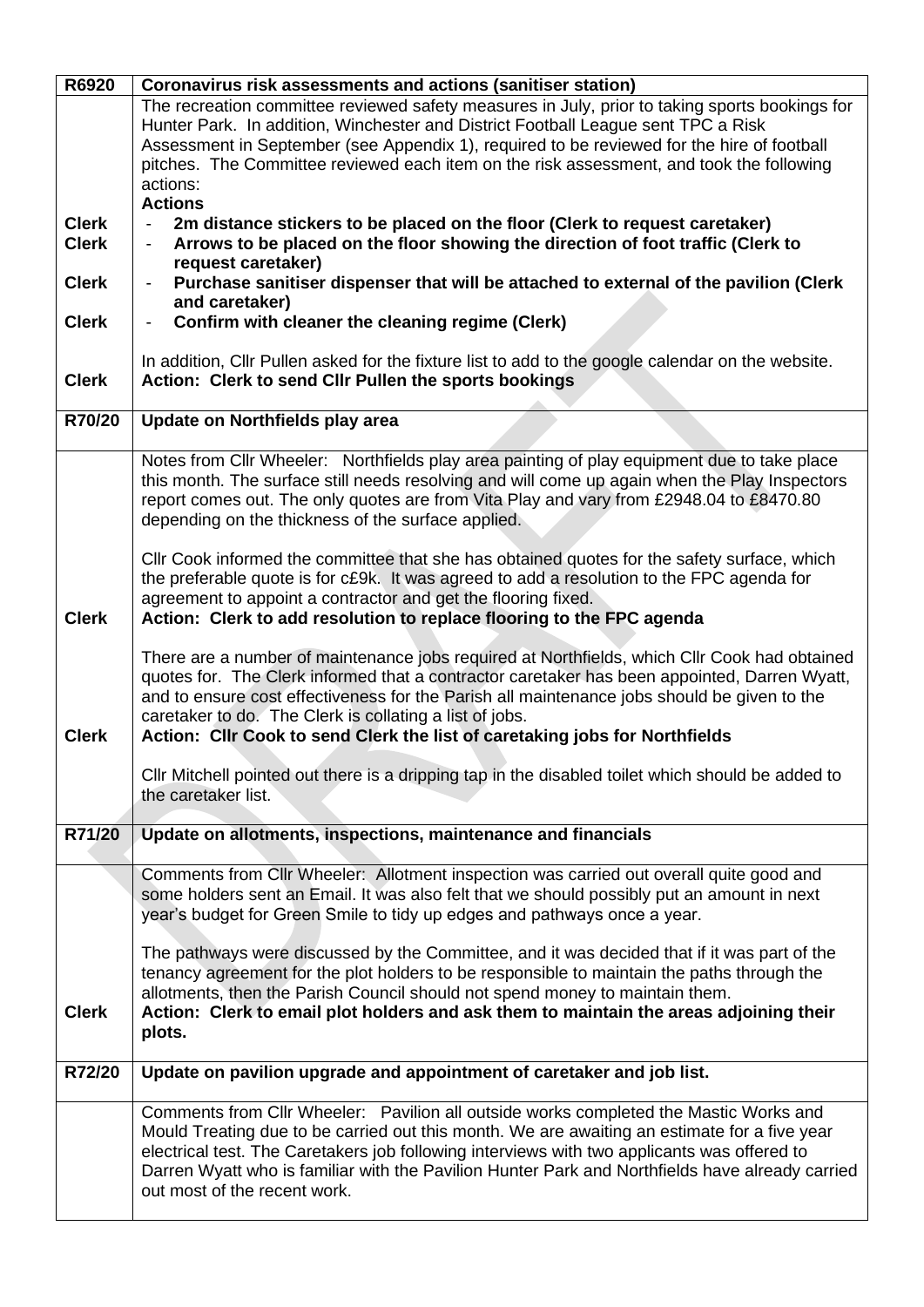| R73/20       | Two Parks Strategy next steps, following presentation of draft Master Plan on 9th             |
|--------------|-----------------------------------------------------------------------------------------------|
|              | <b>September</b>                                                                              |
|              | Tim Griffin met with the Clerk and Cllrs Forder-Stent, Sellars, Bronk, Lawton and Wheeler at  |
|              | Hunter Park on 10 <sup>th</sup> September. Tim presented his first draft of the Master Plan.  |
|              |                                                                                               |
|              | The committee reviewed each recommended action. There was great appreciation of the plan      |
|              | and what the whole concept provides to the park. The committee largely supported the          |
|              | suggestions. A few amendments were noted. See Appendix 2.                                     |
|              |                                                                                               |
|              | The next steps were agreed as:                                                                |
|              | 1. Clerk to type up the notes and feedback to Tim Griffin                                     |
|              | 2. Obtain FPC approval to the plan and the amends suggested by the Recreation                 |
|              | Committee                                                                                     |
|              | 3. Share the plan with the original workshop attendees and capture any feedback they          |
|              | may have<br>4. Tim Griffin to finalise the plan with the agreed feedback                      |
|              | 5. Start project and financial planning (priorities have not yet been discussed)              |
|              |                                                                                               |
|              | The Committee would also like to know what Tim would suggest the Parish Council could         |
|              | implement as relative quick cheaper deliverables this Autumn / Winter.                        |
|              |                                                                                               |
|              | <b>Actions:</b>                                                                               |
| <b>Clerk</b> | Clerk to feedback to Tim Griffin, and ask for his recommendations for                         |
|              | implementation this Autumn / Winter                                                           |
| <b>Clerk</b> | Add resolution to FPC agenda to support the amends made by the Rec Committee,                 |
|              | and have Tim Griffin drawer up a final version of the plan based on the comments of           |
|              | the Rec Committee.                                                                            |
| <b>Clerk</b> | Clerk to share the plans with the original workshop attendees, and capture any                |
|              | feedback they have.                                                                           |
| R74/20       | Tree works next steps following annual tree survey                                            |
|              |                                                                                               |
|              | The tree survey has highlighted some emergency tree works. Cllr Pullen has obtained a quote   |
|              | from Alex Reidy for the remedial work required. It was agreed for a resolution to be added to |
|              | the next FPC for approval to get the emergency tree works done as soon as possible.           |
| R75/20       | Confirm date of next meeting                                                                  |
|              |                                                                                               |
|              | The next meeting is 12 <sup>th</sup> November 2020                                            |
|              |                                                                                               |
|              |                                                                                               |
|              |                                                                                               |
|              |                                                                                               |
|              |                                                                                               |
|              |                                                                                               |
|              |                                                                                               |
|              |                                                                                               |
|              |                                                                                               |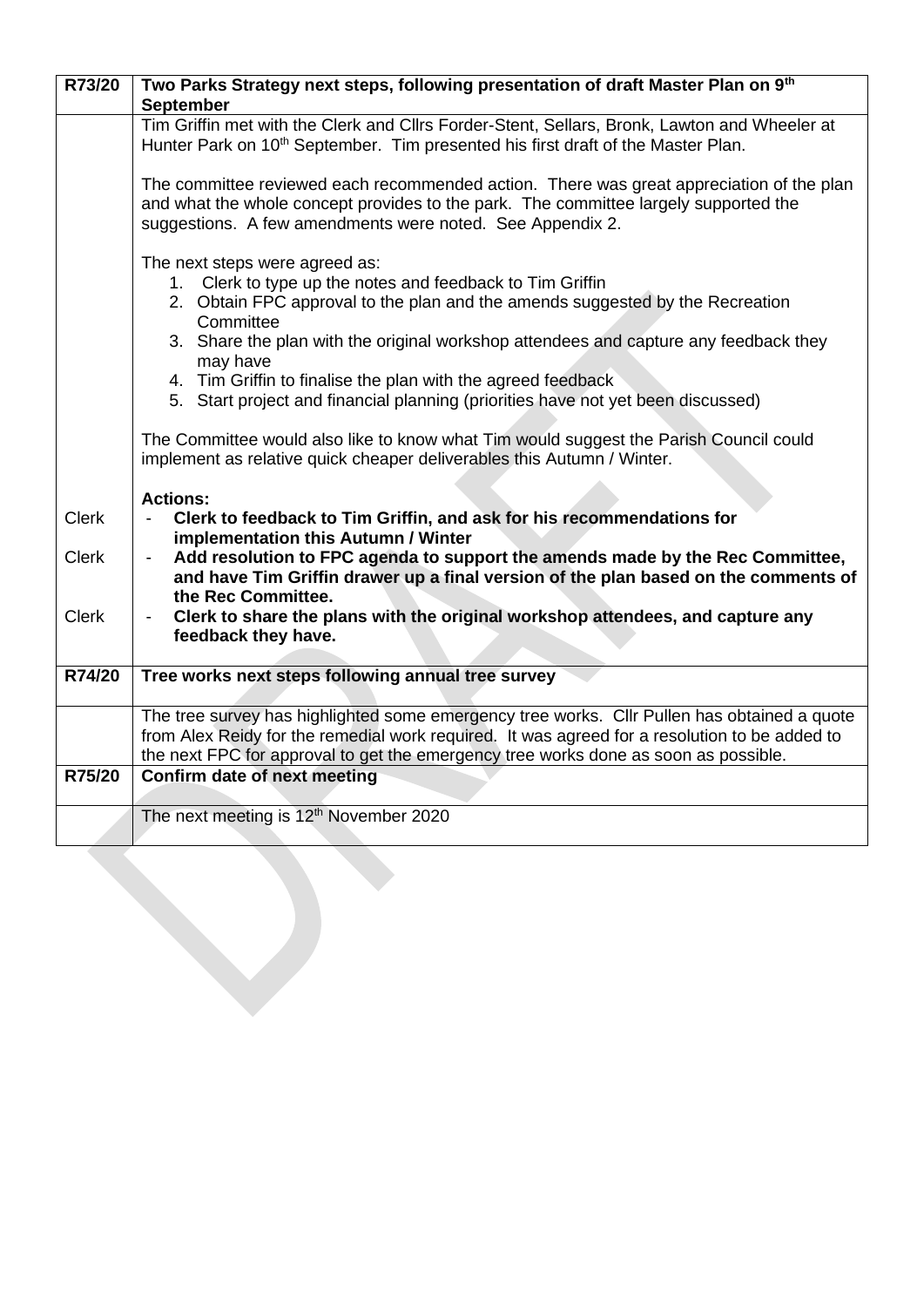# **Appendix 1 – Winchester and District Football League Risk Assessment**

| <b>What are</b><br>the<br>hazards?                | <b>Who</b><br>might be<br>harmed?                        | <b>Controls</b><br>required                                                                                                                                                                                                                                                                                                                                                                                                                                                                                                                                                                                      | <b>Twyford</b><br>response<br>17.09.20                                                             | <b>Additional controls</b>                                                                                                                                                                                                                                                                                                                                                                                                                                                                                                                                                                                                                                                                                                               |
|---------------------------------------------------|----------------------------------------------------------|------------------------------------------------------------------------------------------------------------------------------------------------------------------------------------------------------------------------------------------------------------------------------------------------------------------------------------------------------------------------------------------------------------------------------------------------------------------------------------------------------------------------------------------------------------------------------------------------------------------|----------------------------------------------------------------------------------------------------|------------------------------------------------------------------------------------------------------------------------------------------------------------------------------------------------------------------------------------------------------------------------------------------------------------------------------------------------------------------------------------------------------------------------------------------------------------------------------------------------------------------------------------------------------------------------------------------------------------------------------------------------------------------------------------------------------------------------------------------|
| <b>Spread</b><br><b>of</b><br><b>COVID-</b><br>19 | - Users<br>- Workers<br>- Cleaners<br><b>Contractors</b> | <b>PROMOTING</b><br><b>GOOD</b><br><b>HYGIENE:</b><br>• Restrict access<br>in clubhouse to<br>toilets and<br>throughways<br>only.<br>• Provide<br>additional hand<br>sanitisers in<br>accessible areas.<br>• Clearly direct<br>people to where<br>they can wash<br>their hands.<br>• Ensure that all<br>handwashing<br>stations are in<br>good working<br>order and<br>provide soap,<br>water and hand<br>sanitiser.<br>• Provide<br>hygiene<br>standards<br>promotional<br>poster and<br>signage<br>throughout the<br>clubhouse.<br><b>KEEP</b><br><b>FACILITIES &amp;</b><br><b>EQUIPMENT</b><br><b>CLEAN:</b> | Yes<br>Done.<br>Addtiional<br>to be<br>purchase<br>& fixed to<br>exterior<br>of<br>pavilion<br>Yes | • Check process (sanitiser, soap and handwashing<br>stations).<br>• Stock check (sanitiser and soap).<br>• Check (promotion posters and signage).<br>• Train all workers on new protocols and the importance<br>of good hygiene.<br>• A responsible person to check cleaning has taken<br>place as planned.<br>• Weekly stock replenishment (hand sanitiser).<br>• Empty waste facilities regularly.<br>• Train all workers on Public Health England guidance for<br>reported COVID-19 cases.<br>• Monitor effectiveness, especially at peak times.<br>• Train workers to promote compliance to facility users.<br>• Train workers to report / deal with issues of<br>noncompliance.<br>• Regular check (promotion posters and signage). |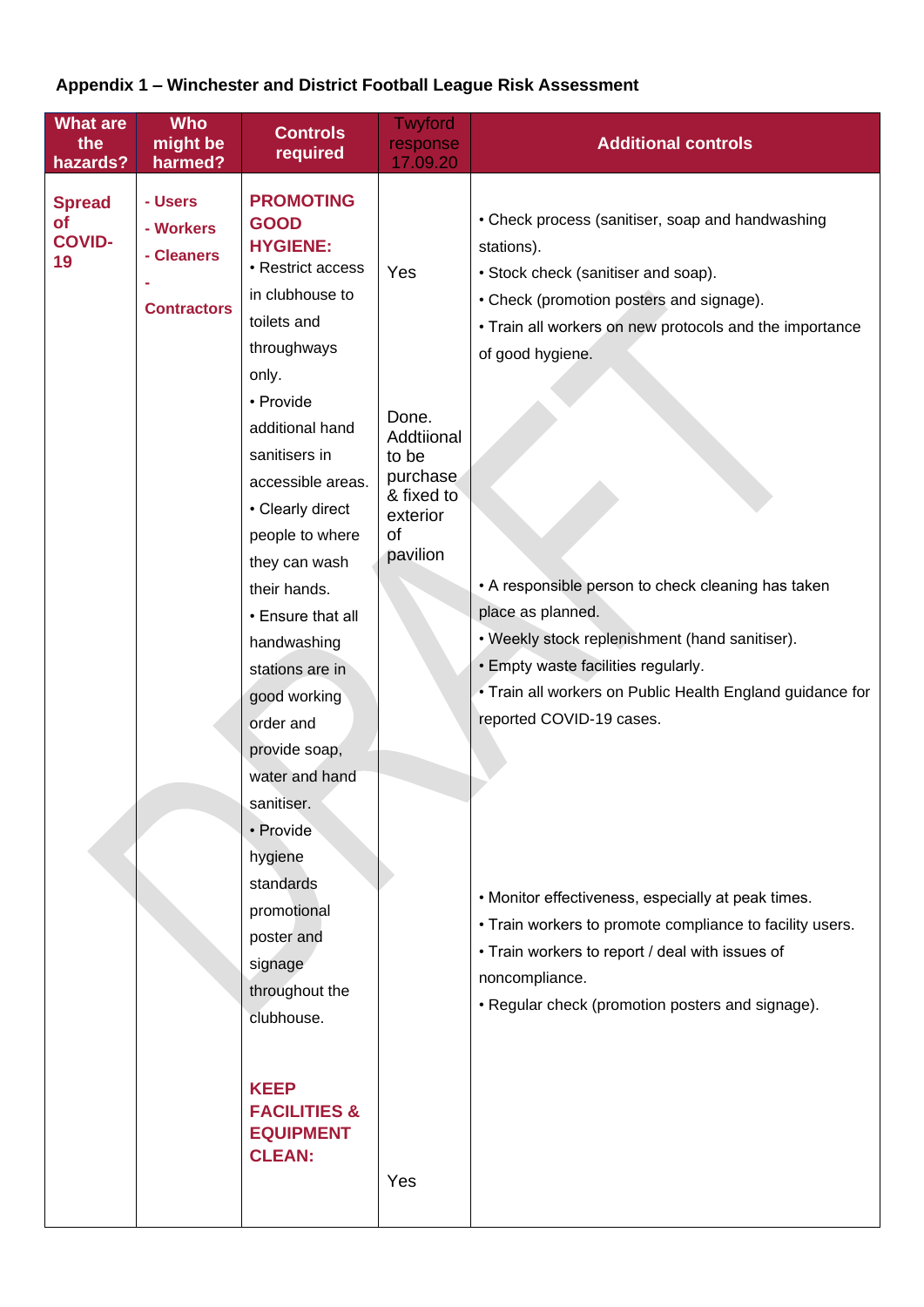|  | • Regular weekly<br>cleaning of   |                         | • Please ensure all participants familiarise themselves<br>with the latest government and FA guidelines: |
|--|-----------------------------------|-------------------------|----------------------------------------------------------------------------------------------------------|
|  | clubhouse.                        |                         |                                                                                                          |
|  | • Additional                      | <b>Clerk</b><br>confirm | $\cdot$ FA<br>https://www.thefa.com/news/2020/jul/17/grassroots-                                         |
|  | cleansing regime                  | with                    | guidance-for-competitive-football-restart-in-england-                                                    |
|  | of clubhouse                      | cleaner                 | 170720                                                                                                   |
|  | once every 30                     |                         |                                                                                                          |
|  | days with long-                   |                         | $\cdot$ GOV<br>https://www.gov.uk/government/publications/coronavirus-                                   |
|  | lasting                           |                         | covid-19-guidance-on-phased-return-of-sport-and-                                                         |
|  | antimicrobial                     | <b>Clerk</b>            | recreation/return-to-recreational-team-sport-framework                                                   |
|  | cleaning product.                 | inform                  |                                                                                                          |
|  |                                   | cleaner                 |                                                                                                          |
|  | • Identify high-<br>contact touch |                         |                                                                                                          |
|  | points for more                   |                         |                                                                                                          |
|  |                                   |                         |                                                                                                          |
|  | regular cleaning<br>(e.g. door    |                         |                                                                                                          |
|  | handles).                         | Non in<br>place         |                                                                                                          |
|  | • Remove any                      |                         |                                                                                                          |
|  | non-essential                     |                         |                                                                                                          |
|  | items that may                    |                         |                                                                                                          |
|  | be difficult to                   |                         |                                                                                                          |
|  | clean.                            |                         |                                                                                                          |
|  | • Follow Public                   |                         |                                                                                                          |
|  | Health England                    |                         |                                                                                                          |
|  | guidance if a                     |                         |                                                                                                          |
|  | COVID-19 case                     |                         |                                                                                                          |
|  | is reported at the                |                         |                                                                                                          |
|  | facility.                         |                         |                                                                                                          |
|  |                                   |                         |                                                                                                          |
|  | <b>SOCIAL</b>                     |                         |                                                                                                          |
|  | <b>DISTANCING</b>                 |                         |                                                                                                          |
|  | & AVOIDING<br><b>CONGESTION:</b>  |                         |                                                                                                          |
|  | • Provide                         |                         |                                                                                                          |
|  | signage so                        |                         |                                                                                                          |
|  | people can find                   |                         |                                                                                                          |
|  | their destination                 |                         |                                                                                                          |
|  | quickly.                          |                         |                                                                                                          |
|  | • Review how                      |                         |                                                                                                          |
|  | people walk                       |                         |                                                                                                          |
|  | through the                       |                         |                                                                                                          |
|  | clubhouse and                     |                         |                                                                                                          |
|  | adjust this to                    |                         |                                                                                                          |
|  |                                   |                         |                                                                                                          |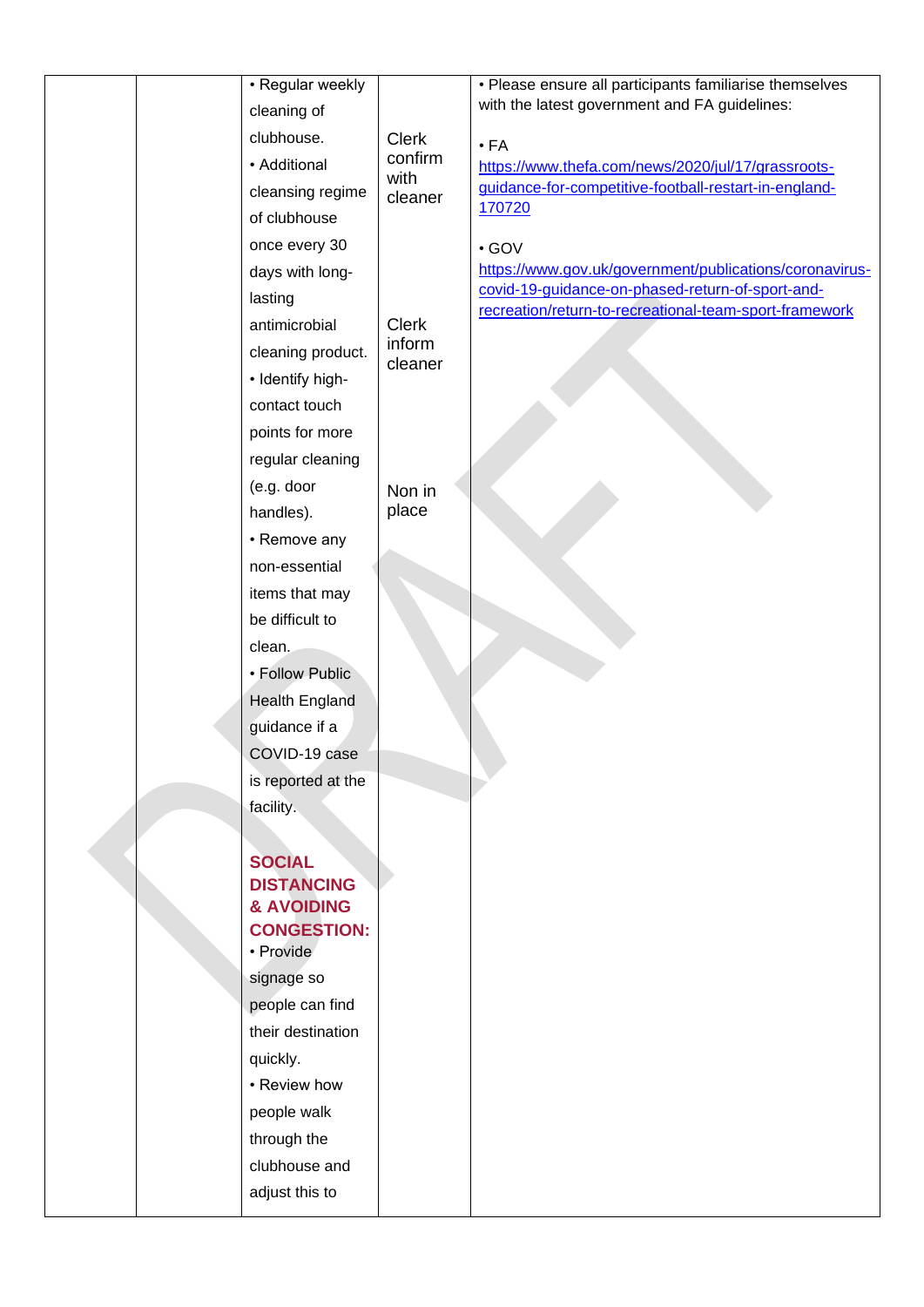| reduce                                   |          |  |
|------------------------------------------|----------|--|
| congestion and                           |          |  |
| contact between                          |          |  |
| users.                                   |          |  |
| • Regulate the                           |          |  |
| entry to the                             |          |  |
| clubhouse to                             |          |  |
| avoid                                    | To be    |  |
| overcrowding.                            | done     |  |
| • Apply two                              |          |  |
| metre markings                           | Signs in |  |
| to the clubhouse                         | place    |  |
| toilets.                                 |          |  |
| • Limited use of                         |          |  |
| toilet facilities to                     |          |  |
| avoid                                    |          |  |
| congestion.                              |          |  |
|                                          |          |  |
| <b>FACILITY</b>                          |          |  |
| <b>USERS:</b>                            |          |  |
| • All participants                       |          |  |
| to read the                              |          |  |
| current FA                               |          |  |
| guidelines                               |          |  |
| thoroughly                               |          |  |
| before attending                         |          |  |
| any football                             |          |  |
| activity.                                |          |  |
| • All participants<br>to maintain social |          |  |
| distancing, in line                      |          |  |
| with the current                         |          |  |
| FA and                                   |          |  |
| government                               |          |  |
| guidance, when                           |          |  |
| not on the field of                      |          |  |
| play (i.e. during                        |          |  |
| warm ups, team                           |          |  |
| discussions,                             |          |  |
| drinks breaks                            |          |  |
| and before and                           |          |  |
| after sessions).                         |          |  |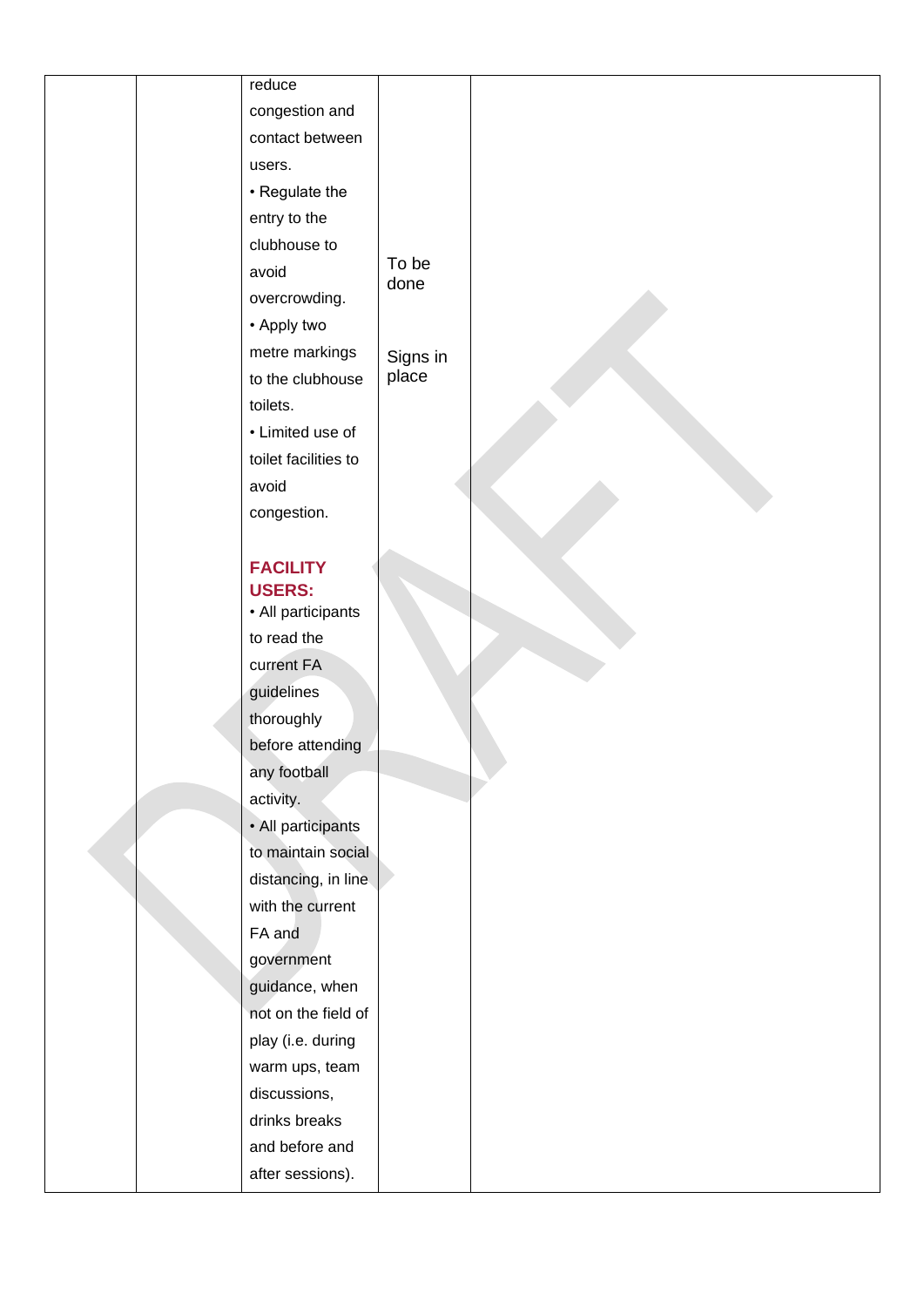| • In line with the |  |
|--------------------|--|
| current FA         |  |
| guidance, group    |  |
| sizes will remain  |  |
| at 30 or under for |  |
| all sessions.      |  |
| • All teams/clubs  |  |
| to produce         |  |
| individual risk    |  |
| assessments        |  |
| and operate in     |  |
| line with          |  |
| government         |  |
| guidance. Copies   |  |
| to be provided to  |  |
| WCC ahead of       |  |
| start of season.   |  |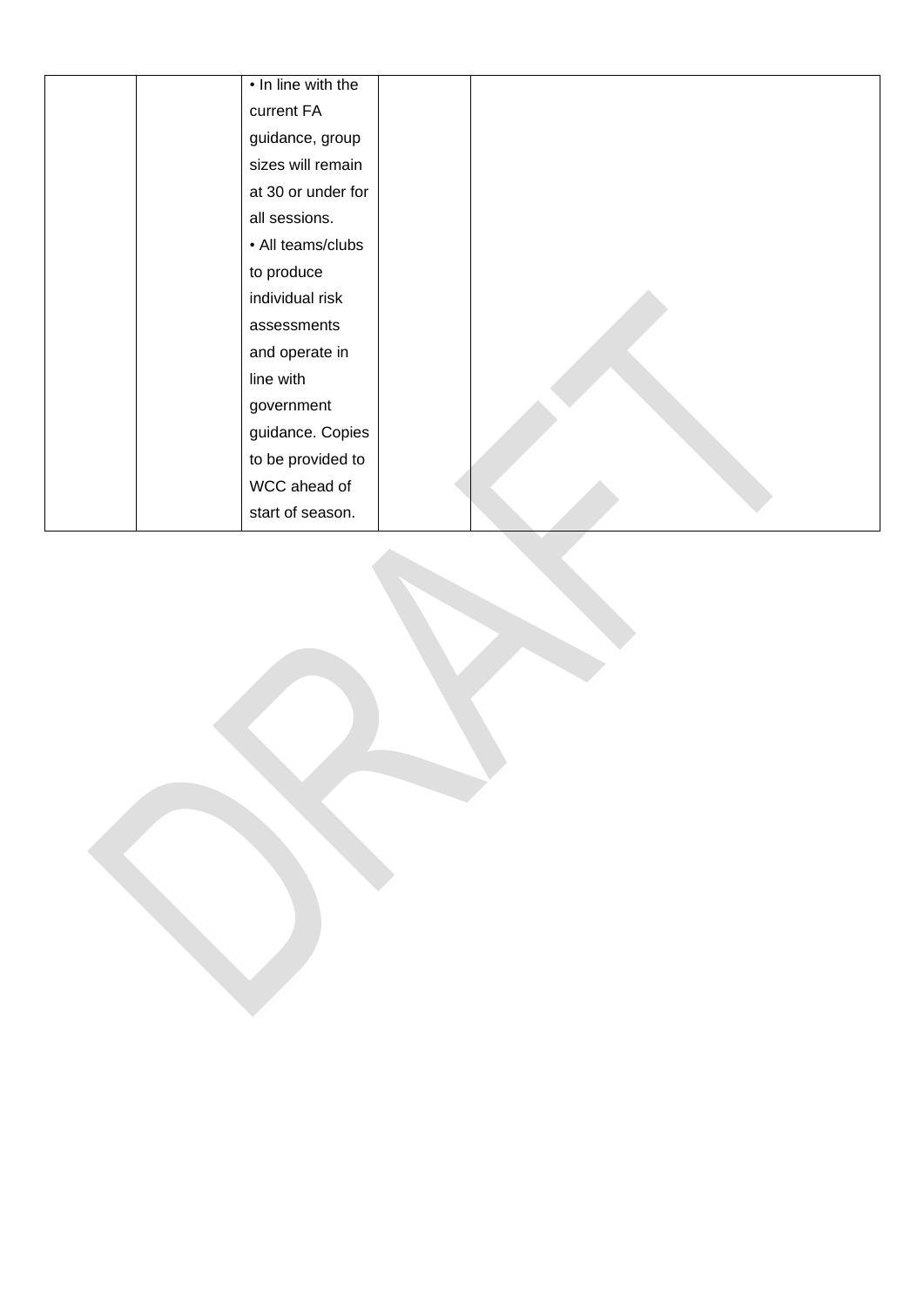## **Appendix 2 – Feedback on first draft of Hunter Park Master Plan**

# **Feedback from Recreation Committee discussed at 17.09.2020**

| Legend<br>number | <b>Legend note</b>                                                                                                                                                                                                                                                                      | <b>Rec Committee</b><br>17.09.2020                                                                                                                                                                                          | <b>Action to</b><br>feedback to Tim<br><b>Griffin</b> | <b>FPC</b><br>decision |
|------------------|-----------------------------------------------------------------------------------------------------------------------------------------------------------------------------------------------------------------------------------------------------------------------------------------|-----------------------------------------------------------------------------------------------------------------------------------------------------------------------------------------------------------------------------|-------------------------------------------------------|------------------------|
| A                | Proposed widening of<br>access road at arrivals point<br>into Hunters Park to allow<br>two vehicles to pass and<br>also create safe 1m wide<br>pedestrian route (would<br>require approx. 2.5m wide<br>strip from allotments).<br>Protect path with low timber<br>posts at equal 2m c/s | No need for road widening<br>(good to deter unwanted<br>larger vehicles using<br>park), but agree to a<br>footpath being put in down<br>the side of the allotments.<br>taking strip of land from<br>the edge of allotments. |                                                       |                        |
| B                | Past existing gate - create<br>safe pedestrian footpath route<br>(would require approx. 1.5m)<br>wide strip from allotments                                                                                                                                                             | See note above (A)                                                                                                                                                                                                          |                                                       |                        |
| C                | Existing litter and dog bins -<br>consider replacing with new<br>bins at end of perimeter<br>circuit footpath. New bins<br>more sympathetic to Park<br>setting (not wheelie bins!!)                                                                                                     | Agreed for Master Plan -<br>not sure how practical or<br>costly etc.                                                                                                                                                        |                                                       |                        |
| D                | Existing gravel car park<br>retained - presently<br>accommodates approx. 30<br>cars (although the lack of<br>space designation may allow<br>more to be squeezed in?)                                                                                                                    | <b>OK</b>                                                                                                                                                                                                                   |                                                       |                        |
| Е                | Existing mixed species hedge<br>retained and tidied<br>(consider removing Sycamore<br>& Ash)                                                                                                                                                                                            | Agreed                                                                                                                                                                                                                      |                                                       |                        |
| F                | Potential location for new<br>access for maintenance<br>machinery & special events<br>where ground levels. Would<br>require removable bollard<br>and possibly means of<br>preventing cars parking and<br>so blocking access?                                                            | Do not want this access<br>point in the plan                                                                                                                                                                                | Remove this<br>access point                           |                        |
| G                | Mixed size / type of existing<br>timber posts replaced with<br>matching posts (slightly new<br>line as shown)                                                                                                                                                                           | Agreed.                                                                                                                                                                                                                     |                                                       |                        |
| Н                | Area of car parking to be<br>converted to soft landscape                                                                                                                                                                                                                                | OK                                                                                                                                                                                                                          |                                                       |                        |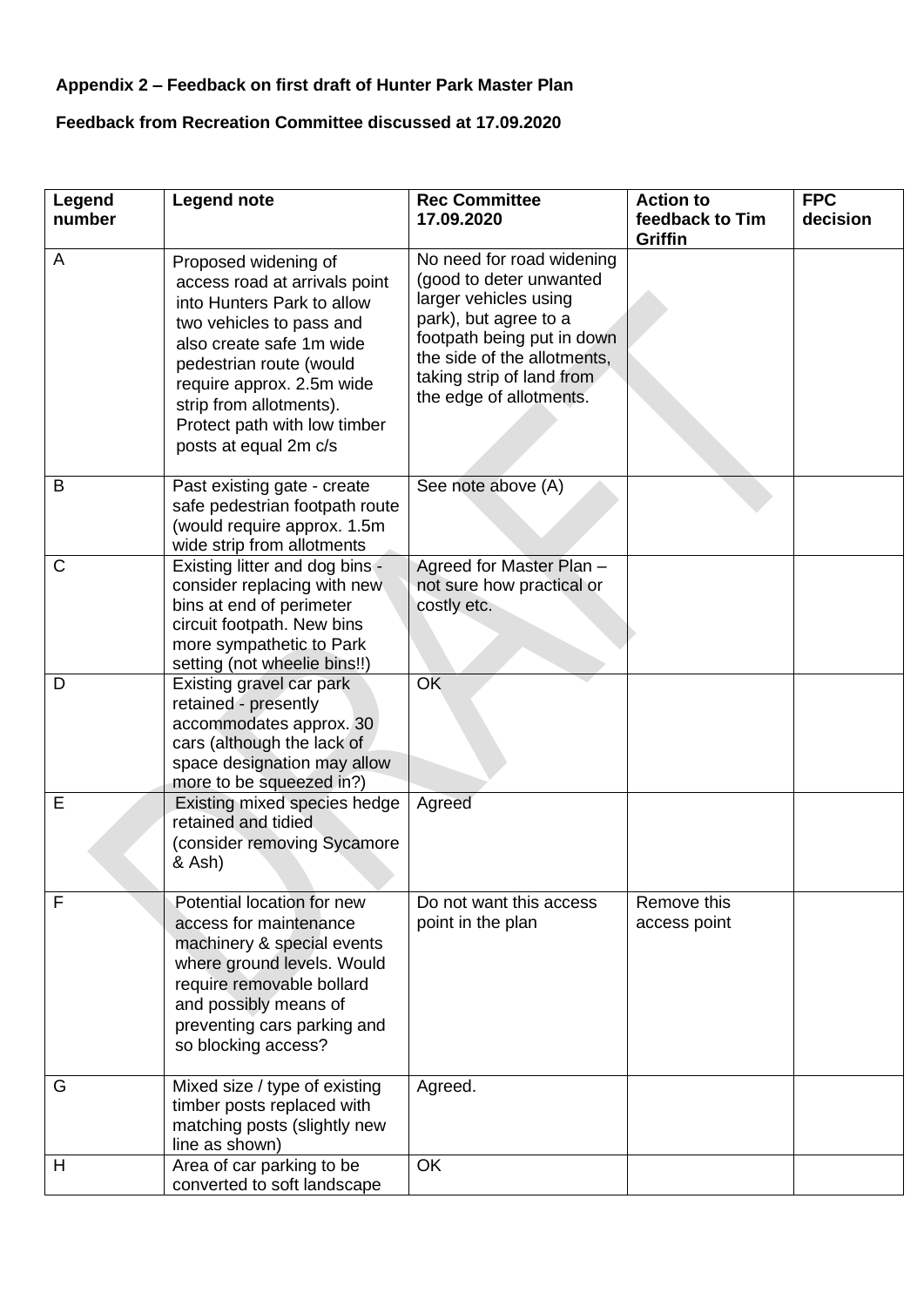|              | where parking arrangement                                                                                                                                                                                                                                                                                                                                   |                                                                                                                                                                                                                                                                                                                                                                            |                                                                   |  |
|--------------|-------------------------------------------------------------------------------------------------------------------------------------------------------------------------------------------------------------------------------------------------------------------------------------------------------------------------------------------------------------|----------------------------------------------------------------------------------------------------------------------------------------------------------------------------------------------------------------------------------------------------------------------------------------------------------------------------------------------------------------------------|-------------------------------------------------------------------|--|
|              | prevents use of space                                                                                                                                                                                                                                                                                                                                       |                                                                                                                                                                                                                                                                                                                                                                            |                                                                   |  |
| J            | Remove Sycamore sapling                                                                                                                                                                                                                                                                                                                                     | Agreed                                                                                                                                                                                                                                                                                                                                                                     |                                                                   |  |
| K            | Line of new fruit tree planting<br>along edge to allotments<br>(could be on allotment side of<br>fence if preferred)                                                                                                                                                                                                                                        | Agreed                                                                                                                                                                                                                                                                                                                                                                     |                                                                   |  |
|              | Proposed 1.2m wide all<br>weather footpath that runs<br>around perimeter of the park.<br>Exact line to be pegged and<br>agreed on site. The suggested<br>route covers<br>around 730 linear m.<br>Surfacing to be low impact<br>either bound gravel, hoggin or<br>resin bound shredded rubber<br>(Tigermulch or similar) with<br>pinned timber or steel edge | Agreed.<br>(it was noted that this will<br>be a high cost, and grants<br>and phasing will be<br>required)                                                                                                                                                                                                                                                                  |                                                                   |  |
| M            | Suggested avenue of<br>deciduous trees at equal<br>centres running around<br>perimeter of cricket pitch.<br>Species dependant on soils -<br>natives favoured. Possibly<br>Hornbeam or Lime or Oak                                                                                                                                                           | Like the idea, but trees to<br>be set back from the<br>boundary edge, and to<br>lose a couple of trees<br>shown in the plan.                                                                                                                                                                                                                                               | Set trees further<br>back, and include<br>less number of<br>trees |  |
| N            | Proposed native mix hedges<br>to improve setting of footpath<br>and to screen chainlink<br>fences - trim at maximum<br>1.2m high                                                                                                                                                                                                                            | Agreed                                                                                                                                                                                                                                                                                                                                                                     |                                                                   |  |
| $\mathsf{P}$ | Carefully trim back lower<br>growth to clear route for path                                                                                                                                                                                                                                                                                                 | Agreed                                                                                                                                                                                                                                                                                                                                                                     |                                                                   |  |
| Q            | Proposed exercise station (5<br>in total) at intervals along<br>route of path - exact locations<br>pegged and agreed on site                                                                                                                                                                                                                                | The Parish Council are<br>unsure on this. They<br>prefer them spread out<br>rather than in one location<br>for aesthetics, and see the<br>benefits of gym users<br>moving between<br>equipment. However, the<br>committee are unsure<br>what the users of the gym<br>equipment would prefer.<br>No change to plan.<br>Committee will seek public<br>opinion in the future. |                                                                   |  |
| R            | Locations of private gate<br>access into Hunter Park -<br>presume retained?                                                                                                                                                                                                                                                                                 | Yes                                                                                                                                                                                                                                                                                                                                                                        |                                                                   |  |
| S            | Carefully tidy existing scrub<br>and replant with native shrub<br>species as required                                                                                                                                                                                                                                                                       | Agreed                                                                                                                                                                                                                                                                                                                                                                     |                                                                   |  |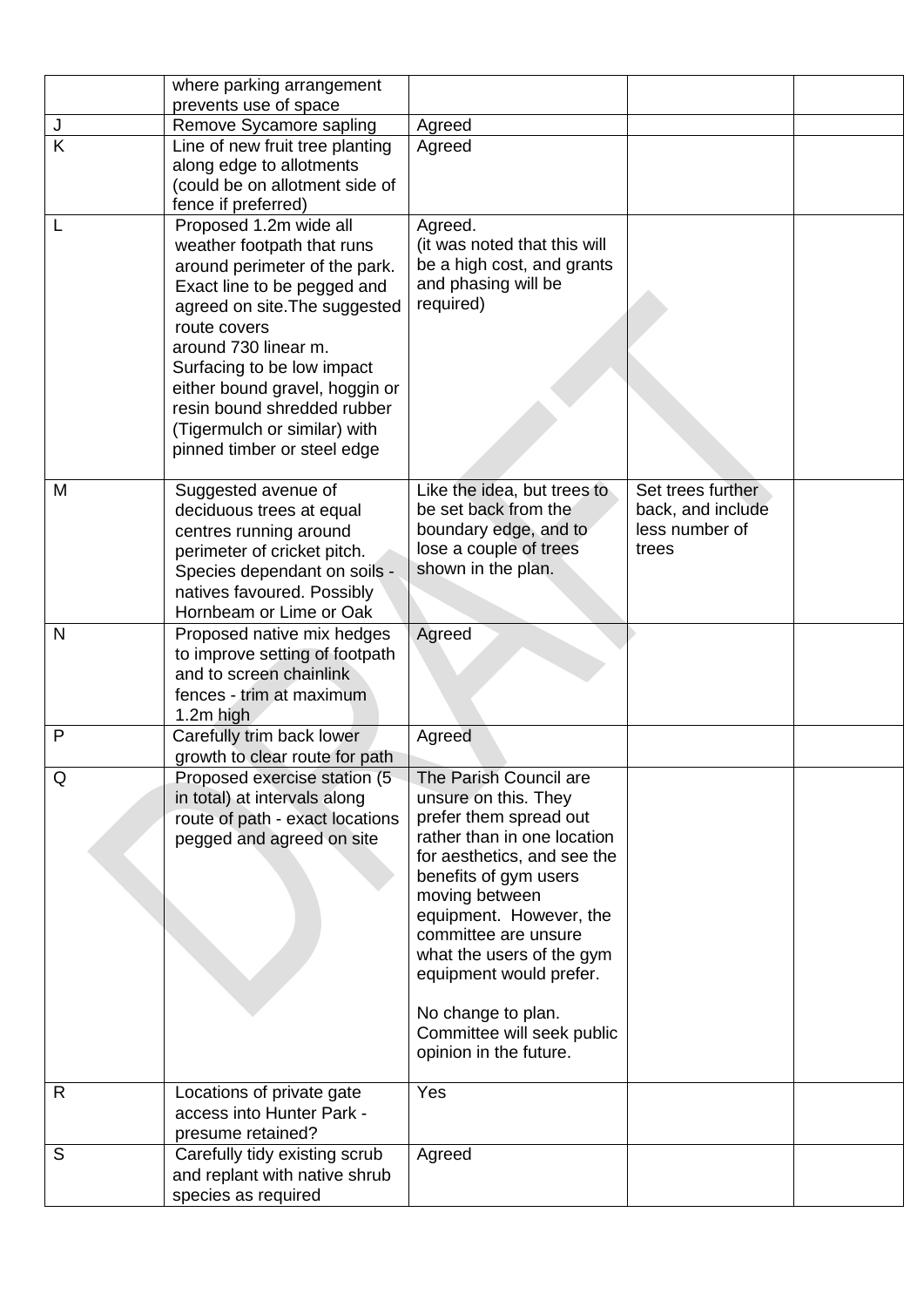| $\mathsf T$    | <b>Existing Tennis pavilion -</b><br>relocate closer to courts as<br>shown (note A1). Once<br>removed possible location for<br>bench or additional exercise<br>equipment                                                                                                                                                                                                                               | OK - movement only if the<br>new building will be<br>aesthetically pleasing                                                                                                                                                   |                                                        |  |
|----------------|--------------------------------------------------------------------------------------------------------------------------------------------------------------------------------------------------------------------------------------------------------------------------------------------------------------------------------------------------------------------------------------------------------|-------------------------------------------------------------------------------------------------------------------------------------------------------------------------------------------------------------------------------|--------------------------------------------------------|--|
| U              | Occasional native trees to<br>bolster tree cover and<br>ensure successional growth                                                                                                                                                                                                                                                                                                                     | OK                                                                                                                                                                                                                            |                                                        |  |
| $\vee$         | Existing benches / seats<br>retained                                                                                                                                                                                                                                                                                                                                                                   | OK                                                                                                                                                                                                                            |                                                        |  |
| W              | Approx. area of standing<br>water in winter - consider<br>creating a shallow scrape for<br>ecological value<br>(encourages birdlife)                                                                                                                                                                                                                                                                   | <b>OK</b>                                                                                                                                                                                                                     |                                                        |  |
| X              | Short length of path requiring<br>special measures due to<br>winter flooding? Boardwalk<br>or raised route of path                                                                                                                                                                                                                                                                                     | OK                                                                                                                                                                                                                            |                                                        |  |
| Y              | Manage scrub /<br>understorey and where<br>possible introduce native<br>species                                                                                                                                                                                                                                                                                                                        | Agreed                                                                                                                                                                                                                        |                                                        |  |
| Ζ              | Proposed relocation of<br>cricket nets with exact<br>orientation/location pegged<br>and agreed with cricket club                                                                                                                                                                                                                                                                                       | Agreed – for cricket club<br>to source the finances<br>required.                                                                                                                                                              |                                                        |  |
| A <sub>1</sub> | Proposed replacement<br>tennis pavilion with steps<br>down existing bank onto<br>courts                                                                                                                                                                                                                                                                                                                | OK - but would need to be<br>a aesthetically pleasing<br>building                                                                                                                                                             |                                                        |  |
| <b>B1</b>      | Potential location for picnic<br>bench or seats overlooking<br>cricket pitch. Litter bin<br>provided                                                                                                                                                                                                                                                                                                   | Agreed                                                                                                                                                                                                                        |                                                        |  |
| C <sub>1</sub> | Proposed MUGA - size<br>shown 30x14m. Standard<br>recommended size 35x17m<br>however contractors can<br>install ad-hoc sizes. Final<br>location pegged and agreed<br>on site.All work with care to<br>avoid detrimental<br>impact on mature Lime<br>trees. Provision for informal<br>kick about football, and either<br>basketball or netball with<br>possible ball wall/fence for<br>individual games | Not sure whether a full<br>MUGA is required, and<br>concerns about the impact<br>on the Lime trees. May be<br>that this becomes a kick<br>about area instead of a<br>MUGA -netball hoop<br>could be provided in play<br>area? | Please change<br>legend to "MUGA /<br>Kick about area" |  |
| D <sub>1</sub> | Suggested location for teen<br>shelter overlooking MUGA                                                                                                                                                                                                                                                                                                                                                | Teen shelter not wanted at<br>this location. Teen seated<br>could be provided without<br>cover by the play area.                                                                                                              | Please remove<br>from plan.                            |  |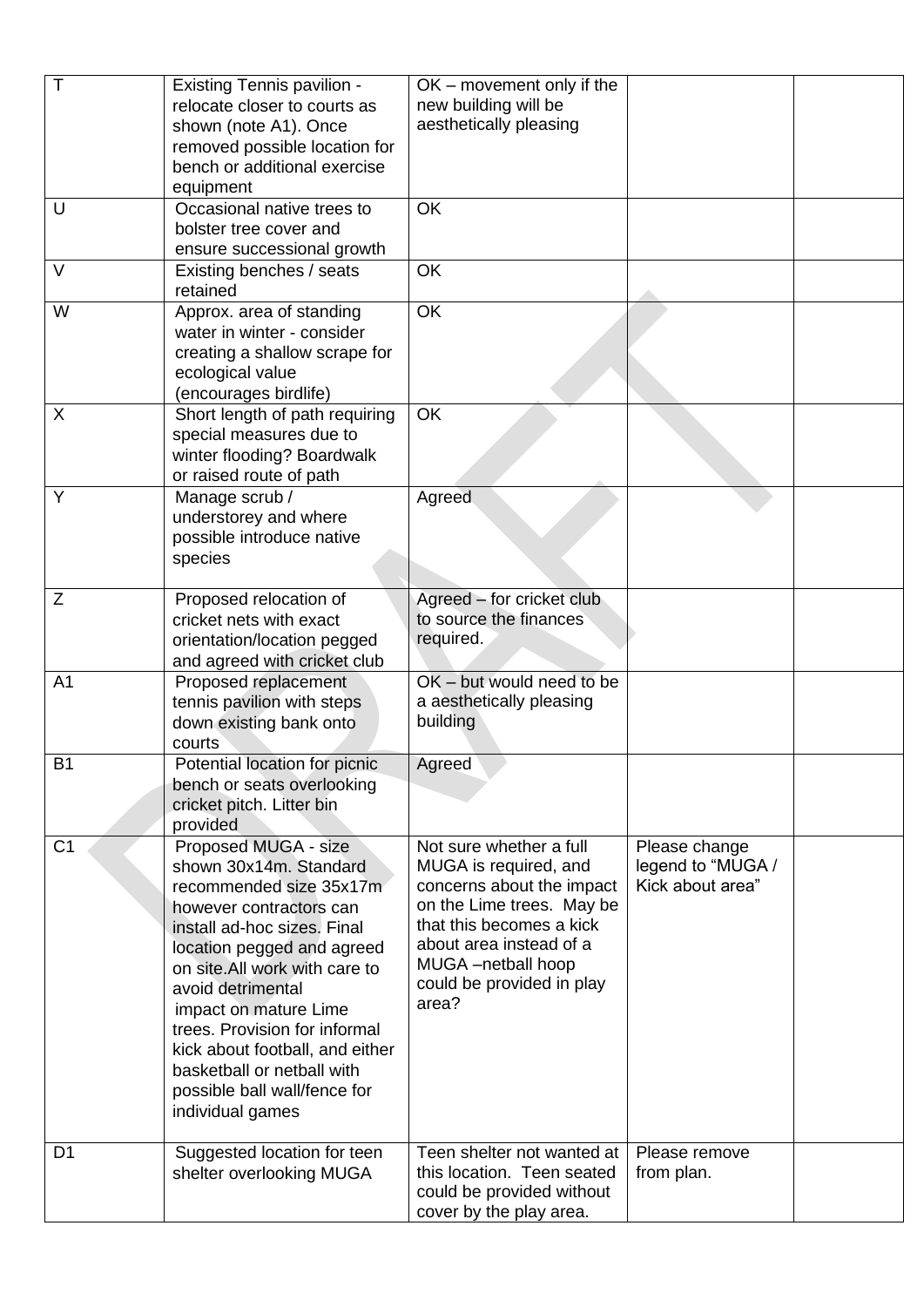|                |                                                                                                                                                                                                                                                                                                                                                                                                                                                                                                                                                                                           | Covered seating viewed<br>as encouraging gatherings<br>after dark.                                                                                                                                 |                                                                                                             |  |
|----------------|-------------------------------------------------------------------------------------------------------------------------------------------------------------------------------------------------------------------------------------------------------------------------------------------------------------------------------------------------------------------------------------------------------------------------------------------------------------------------------------------------------------------------------------------------------------------------------------------|----------------------------------------------------------------------------------------------------------------------------------------------------------------------------------------------------|-------------------------------------------------------------------------------------------------------------|--|
| E <sub>1</sub> | Existing banks around<br>football pitch to be allowed to<br>revert to long grass with<br>wildflower plugs introduced<br>over time. Alternatively spray<br>off banks and re-seed with<br>wildflower grass seed mix                                                                                                                                                                                                                                                                                                                                                                         | Agreed                                                                                                                                                                                             |                                                                                                             |  |
| F <sub>1</sub> | Route of path requires<br>understorey to be trimmed<br>back. Plant up gaps with<br>native shade tolerant species                                                                                                                                                                                                                                                                                                                                                                                                                                                                          | <b>OK</b>                                                                                                                                                                                          |                                                                                                             |  |
| G <sub>1</sub> | Boundary scrub /<br>understorey - retain and<br>selectively remove self-sown<br>Sycamore saplings and<br>bolster with new native<br>species planting.                                                                                                                                                                                                                                                                                                                                                                                                                                     | <b>OK</b>                                                                                                                                                                                          |                                                                                                             |  |
| H1             | Potential location for radial<br>built in sitting wall for<br>football managers<br>/spectators                                                                                                                                                                                                                                                                                                                                                                                                                                                                                            | Not required / viewed as<br>necessary                                                                                                                                                              | Please remove                                                                                               |  |
| J <sub>1</sub> | Area of mown grass<br>transformed into wildflower<br>meadow with occasional<br>native trees dotted through<br>the area. 1.5m wide mown<br>grass path crosses area<br>along top of bank. Possible<br>location of bee posts, insect<br>hotels and hibernacula for<br>maximum wildlife value.<br>Further wildlife friendly items<br>introduced in adjacent fringe<br>tree belt such as bird and bat<br>boxes and log piles.<br><b>Consider explanatory</b><br>signage for maximum<br>educational value (see<br>extract for alternative<br><b>Community Orchard proposal</b><br>in this area) | Agreed<br>Committee prefer native<br>trees and fruit trees.<br>Prefer the lay out in<br>Master Plan to that in<br>Option A - but would like<br>to include fruit trees in the<br><b>Master Plan</b> | Remove option A<br>for wildlife area, but<br>add include some<br>fruit trees in J1                          |  |
| K <sub>1</sub> | Central area kept free of new<br>tree planting to retain existing<br>attractive view                                                                                                                                                                                                                                                                                                                                                                                                                                                                                                      | <b>OK</b>                                                                                                                                                                                          |                                                                                                             |  |
| L1             | Existing seat retained with<br>new litter bin                                                                                                                                                                                                                                                                                                                                                                                                                                                                                                                                             | <b>OK</b>                                                                                                                                                                                          |                                                                                                             |  |
| M <sub>1</sub> | Approx extent of existing<br>young sycamore and<br>brambles - retain as<br>stabilises steep bank and<br>manage to encourage native<br>species over time                                                                                                                                                                                                                                                                                                                                                                                                                                   | Committee would like to<br>tidy up this area, and have<br>some native plants.<br>Include a rail as part of the<br>walkthrough the top area.                                                        | Change plan to tidy<br>up the scrub, what<br>would you suggest<br>to make this area<br>look tidier, keeping |  |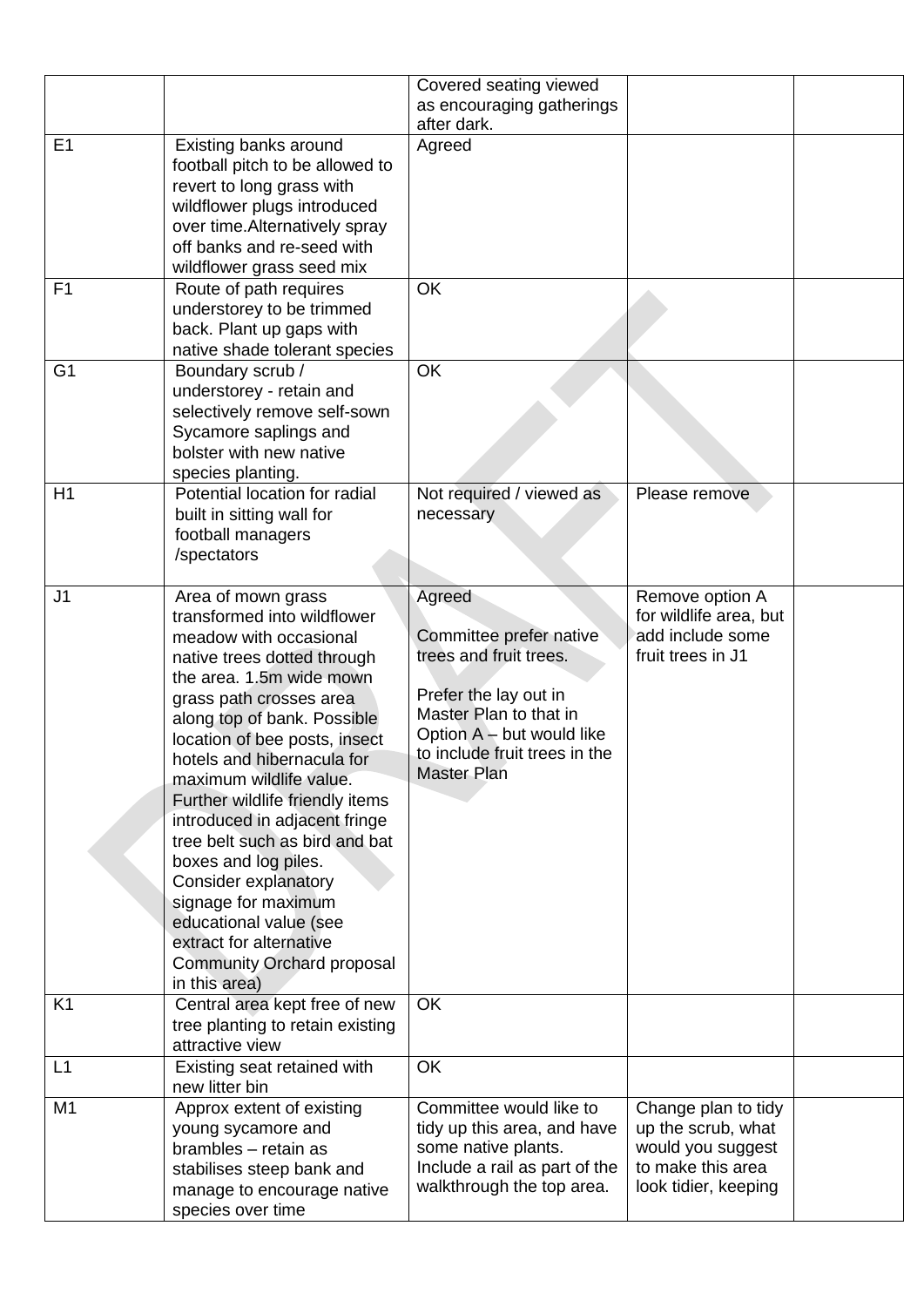|                |                                                                                                                                                                                                                                                                                                                                                                                                       |                                                                                                                              | natural? Include     |
|----------------|-------------------------------------------------------------------------------------------------------------------------------------------------------------------------------------------------------------------------------------------------------------------------------------------------------------------------------------------------------------------------------------------------------|------------------------------------------------------------------------------------------------------------------------------|----------------------|
|                |                                                                                                                                                                                                                                                                                                                                                                                                       |                                                                                                                              | rail at top pathway. |
| N <sub>1</sub> | Approx. 20 linear m of<br>proposed path crosses over<br>roots of established trees - to<br>overcome trip hazard spread<br>Tigermulch resin bound<br>shredded rubber surface - all<br>work to specialists<br>recommendation after site<br>inspection                                                                                                                                                   | Rail required if tidy up<br>scrub                                                                                            |                      |
| P <sub>1</sub> | Areas of shade tolerant<br>native planting to provide<br>screening and wildlife cover                                                                                                                                                                                                                                                                                                                 | Agreed                                                                                                                       |                      |
| Q <sub>1</sub> | Externally stored football<br>goals                                                                                                                                                                                                                                                                                                                                                                   | Agreed - although it was<br>noted (that with much<br>levelling of ground) this<br>could provide a kick about<br>area / MUGA? |                      |
| R <sub>1</sub> | <b>Externally stored cricket</b><br>covers                                                                                                                                                                                                                                                                                                                                                            | Agreed - although it was<br>noted (that with much<br>levelling of ground) this<br>could provide a kick about<br>area / MUGA? |                      |
| S <sub>1</sub> | Cricket groundcare<br>machinery store located<br>where screened in views<br>from pavilion - either use one<br>of the existing containers and<br>clad in timber with green roof<br>or purpose built store<br>(required size to be<br>confirmed by Parish Council -<br>6 x 2.5m shown). Provide<br>reinforced grass entry strip<br>up to doors of store. Exact<br>Location pegged and agreed<br>on site | OK                                                                                                                           |                      |
| T1             | Approx. location of existing<br>brick enclosure (power or<br>water point?)                                                                                                                                                                                                                                                                                                                            | Yes                                                                                                                          |                      |
| U1             | Existing containers / store<br>removed from present<br>woodland location                                                                                                                                                                                                                                                                                                                              | Yes                                                                                                                          |                      |
| V <sub>1</sub> | Woodland area developed to<br>create BMX tracks taking<br>advantage of existing uneven<br>ground. Surfacing to be low<br>impact and easily laid.<br>Selectively tidy understorey<br>and where gaps in tree<br>canopy plant native<br>understorey species                                                                                                                                              | Yes                                                                                                                          |                      |
| W <sub>1</sub> | Older children's natural play<br>area with equipment made                                                                                                                                                                                                                                                                                                                                             | Yes                                                                                                                          |                      |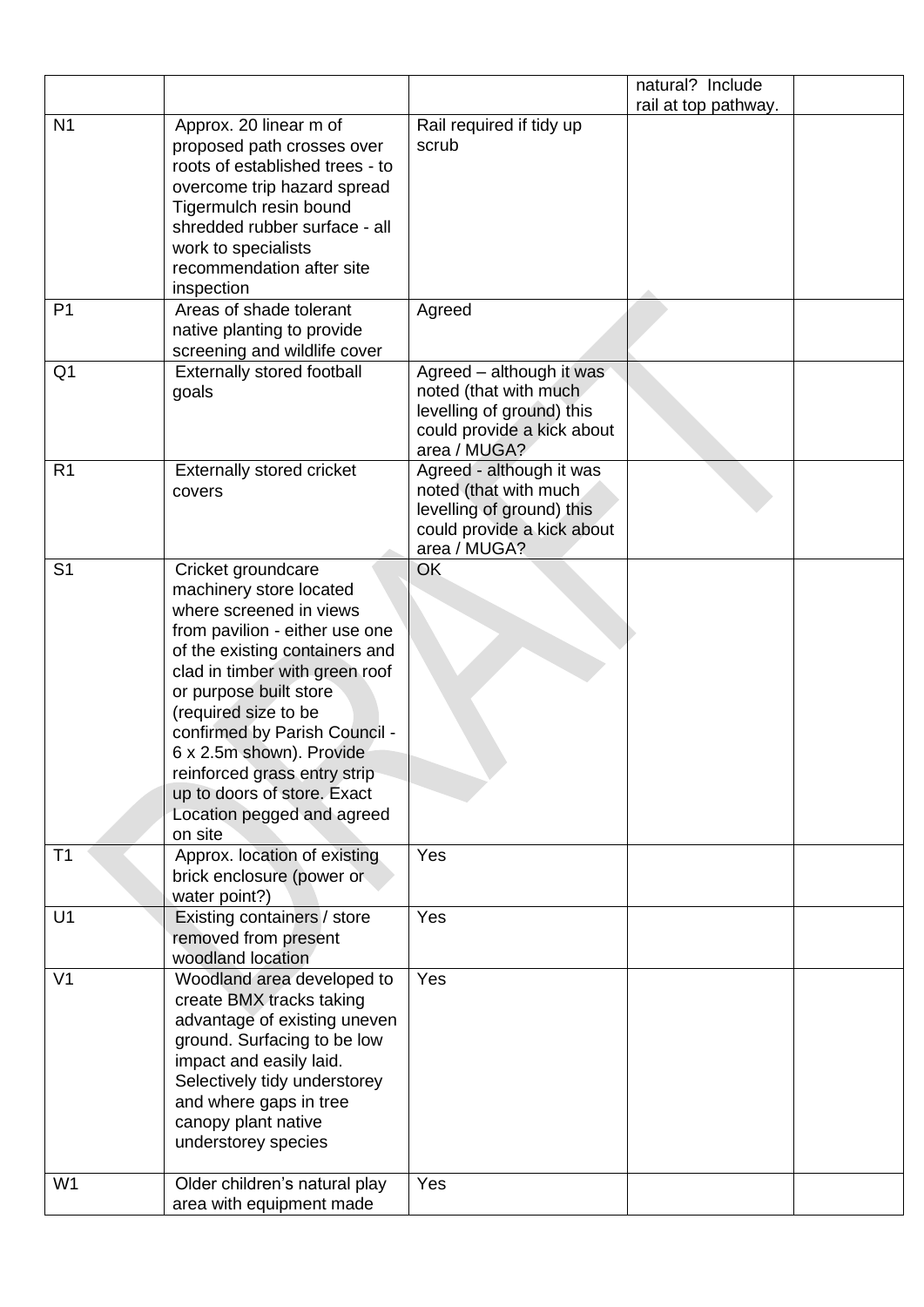|                | from natural materials set<br>within a sand or safety bark      |                                                      |  |
|----------------|-----------------------------------------------------------------|------------------------------------------------------|--|
|                | surface. Emphasis on                                            |                                                      |  |
|                | challenge including swing                                       |                                                      |  |
|                | ropes, climbing surfaces,                                       |                                                      |  |
|                | scramble nets etc                                               |                                                      |  |
| X <sub>1</sub> | Teen shelter designed to                                        | Yes                                                  |  |
|                | match style of play area                                        |                                                      |  |
| Y1             | Existing tarmac surface                                         | Yes                                                  |  |
|                | removed, perimeter footpath                                     |                                                      |  |
|                | installed and area grass                                        |                                                      |  |
|                | seeded                                                          |                                                      |  |
| Z <sub>1</sub> | Central grass 'island' around                                   | Yes                                                  |  |
|                | existing trees separates two                                    |                                                      |  |
|                | play areas to avoid conflict of                                 |                                                      |  |
|                | play between different age                                      |                                                      |  |
|                | groups                                                          |                                                      |  |
| A2             | Toddlers play area located<br>adjacent sitting area to allow    | Agreed - but believe<br>fencing will be required for |  |
|                | parent supervision. Play                                        | parents peace of mind and                            |  |
|                | items set within area of play                                   | to prevent dog fouling in                            |  |
|                | sand. Provision to include a                                    | play area.                                           |  |
|                | sensory zone and accessible                                     |                                                      |  |
|                | play items. Ideally play areas                                  |                                                      |  |
|                | are not fenced to allow free                                    |                                                      |  |
|                | access into the various                                         |                                                      |  |
|                | zones                                                           |                                                      |  |
| <b>B2</b>      | Picnic and / or sitting area<br>with associated tree and        | Agreed                                               |  |
|                | shrub planting. Parish to                                       |                                                      |  |
|                | consider if a direct all                                        |                                                      |  |
|                | weather link path is required                                   |                                                      |  |
|                | to this area? A good location                                   |                                                      |  |
|                | for a new water fountain?                                       |                                                      |  |
| C <sub>2</sub> | Suggestion that perimeter                                       | Agreed                                               |  |
|                | path follows indirect route                                     |                                                      |  |
|                | indicated to take advantage of<br>attractive view into adjacent |                                                      |  |
|                | wildflower meadow (subject to                                   |                                                      |  |
|                | clarification on land                                           |                                                      |  |
|                | ownership). Route pegged                                        |                                                      |  |
|                | and agreed on site to avoid                                     |                                                      |  |
|                | existing trees                                                  |                                                      |  |
|                |                                                                 |                                                      |  |
| D <sub>2</sub> | Route of perimeter path to                                      | Yes                                                  |  |
|                | avoid passing too close to                                      |                                                      |  |
|                | quiet area with final location                                  |                                                      |  |
| E <sub>2</sub> | agreed on site<br>Areas running along                           | Yes                                                  |  |
|                | boundaries - maintain and                                       |                                                      |  |
|                | bolster as required the native                                  |                                                      |  |
|                | hedge planting to improve                                       |                                                      |  |
|                | screening and enclosure                                         |                                                      |  |